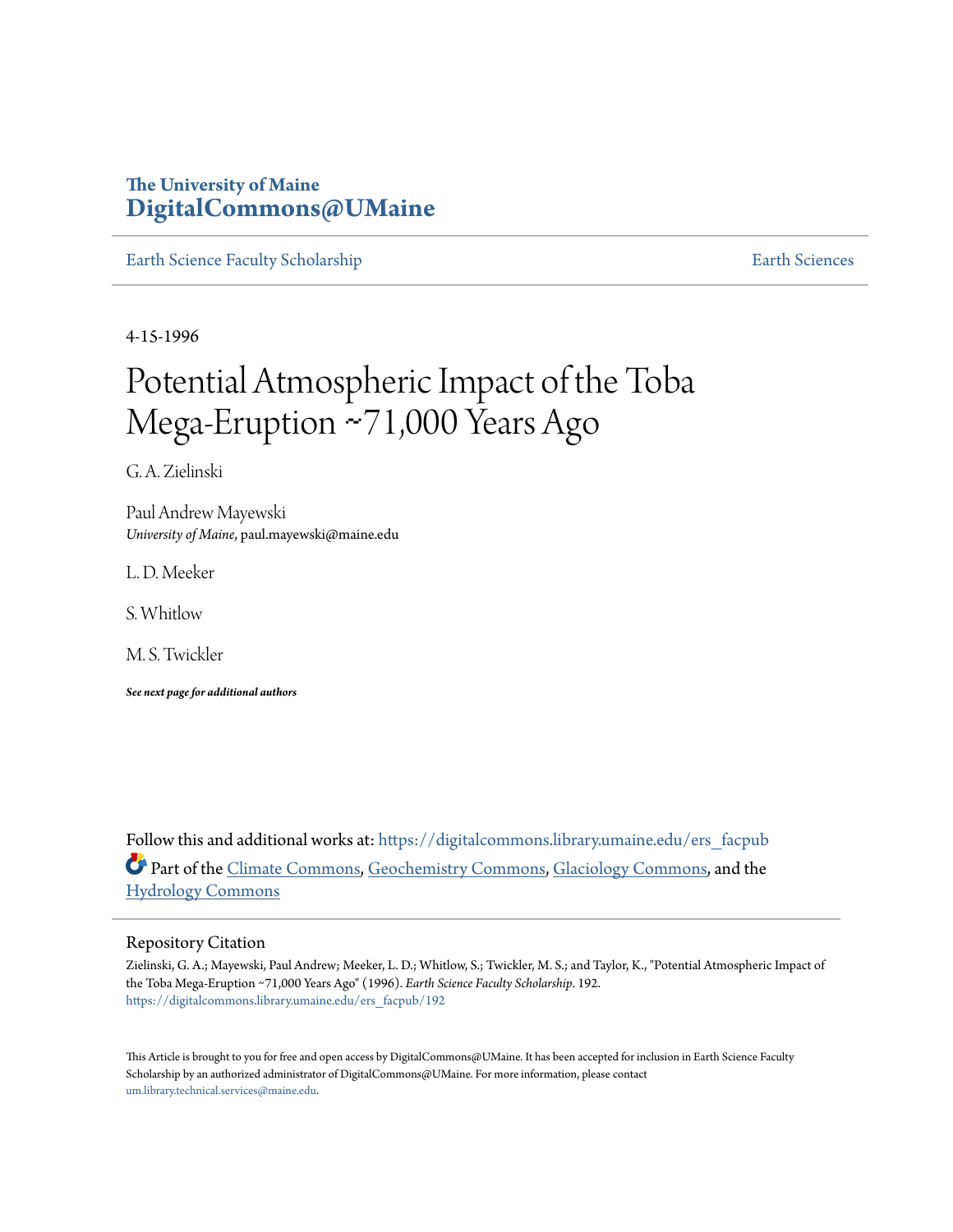## **Authors**

G. A. Zielinski, Paul Andrew Mayewski, L. D. Meeker, S. Whitlow, M. S. Twickler, and K. Taylor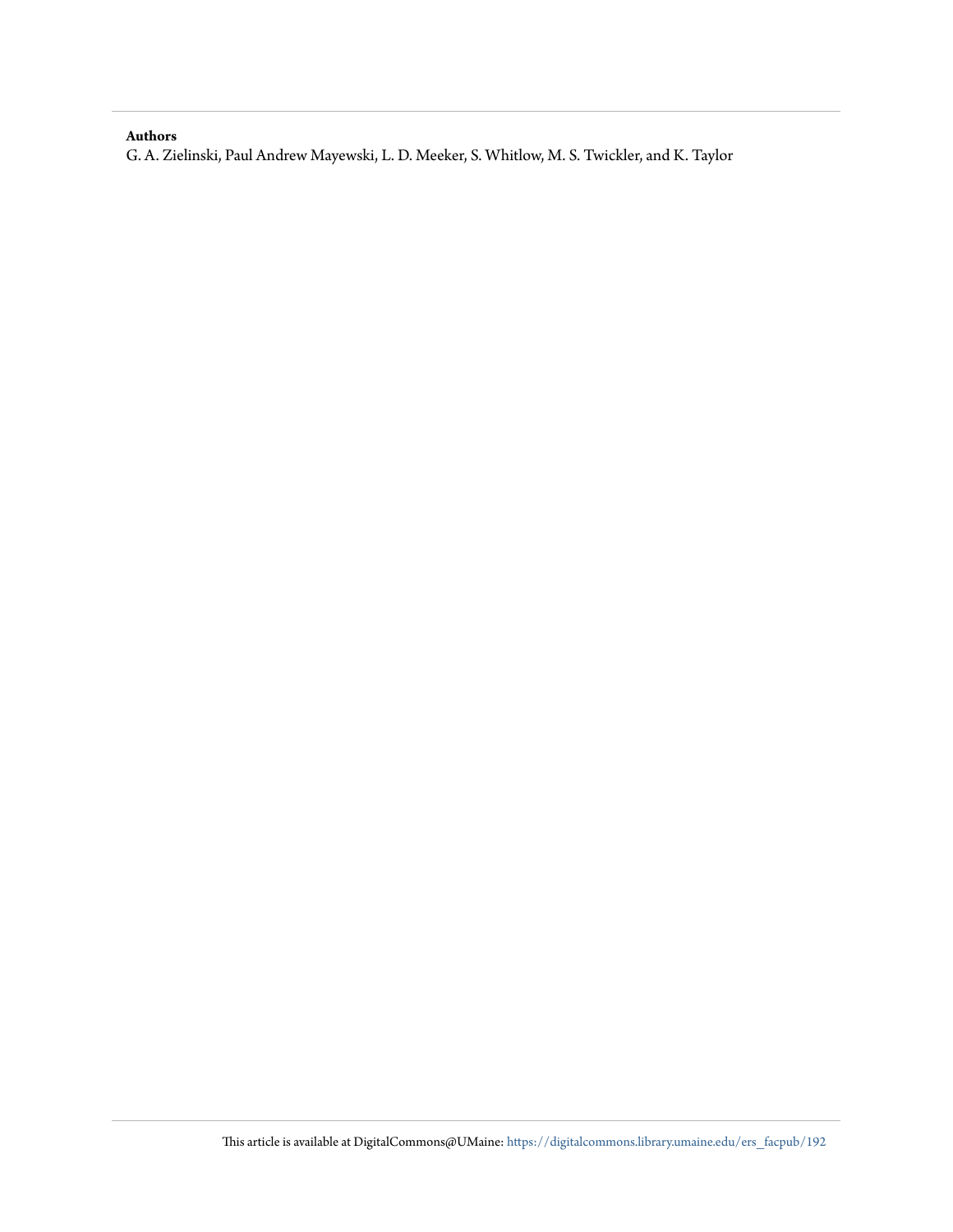# **Potential atmospheric impact of the Toba mega-eruption ~71,000 years ago**

**G.A. Zielinski, P.A. Mayewski, L.D. Meeker, S. Whitlow, and M.S. Twickler** 

**Climate Change Research Center, University of New Hampshire, Durham** 

## **K. Taylor**

**Desert Research Institute, University of Nevada, Reno** 

**Abstract. An ~6-year long period of volcanic sulfate**  recorded in the GISP2 ice core about  $71,100 \pm 5000$  years ago **may provide detailed information on the atmospheric and climatic impact of the Toba mega-eruption. Deposition of these aerosols occur at the beginning of an ~1000-year long stadial event, but not immediately before the longer glacial period beginning ~67,500 years ago. Total stratospheric loading estimates over this ~6-year period range from 2200 to 4400 Mt of H2SO4 aerosols. The range in values is given to compensate for uncertainties in aerosol transport. Magnitude and longevity of the atmospheric loading may have l•.d**  directly to enhanced cooling during the initial two centuries of **this ~1000-year cooling event.** 

#### **Introduction**

**The late Quaternary eruption of Toba, Sumatra, about 74,000 years ago produced 2500-3000 km 3 of magma (dense rock equivalent), almost two orders of magnitude greater than that produced by the largest known recent historical eruption (Tambora, A.D. 1815) [Rose and Chesner, 1987; Rose and Chesner, 1990; Chesner et al., 1991]. Thus, the environmental and climatic effects of a mega-eruption like Toba have not been felt by society as we know it today. Previous assessments of the atmospheric impact of the Toba eruption have relied on estimates of the amount of sulfur emitted as approximated by mineralogical studies of the eruptive products [Rose and Chesner, 1990] and by an upward extrapolation based on the ratio (gas emitted/volume of erupted magma) for several historical eruptions [Rampino et al., 1988; Rampino and Self, 1992]. These data have been compared to nuclear winter scenarios to postulate that the global climatic impact of the Toba eruption would have been severe (i.e., volcanic winter) [Rampino and Self, 1992]. We now present a more detailed assessment of the atmospheric impact of the Toba eruption through high-resolution glaciochemical and electrical (ECM) records in the GISP2 ice core, Summit, Greenland.** 

**Interest in the atmospheric and climatic impact of the Toba eruption has stemmed from the possible coincident timing of the eruption with the initial phases of the last glaciation around 72,000 years ago [Rampino and Self, 1992; 1993].**  The 3.5 x  $10^{15}$  g H<sub>2</sub>S thought to be emitted during the eruption

**Copyright 1996 by the American Geophysical Union.** 

**Paper number 96GL00706 0094-853 4/96/96GL-00706505.00** 

would result in an atmospheric loading of  $1 \times 10^{16}$  g  $H_2SO_4$ **[Rose and Chesner, 1990], although more conservative estimates, taking into account possible self-limiting factors**  governing the mass of  $H_2SO_4$  formed are on the order of 1 x **1015 gH2SO4 [Rampino and Self, 1992]. The resulting global**  optical depth ( $\tau$ ) based on 10<sup>15</sup> g  $H_2SO_4$  is 10 [Rampino et al., 1988], compared to a maximum  $\tau$  value (at 41-71°N) of 1.3 for **the Tambora eruption 0.5 year after the eruption [Stothers, 1984]. The optical depth for the Tambora eruption may be less because the 1.3 value was derived from the acidity record**  of the Crête ice core [Stothers, 1984] and Zielinski [1995] **found that optical depths based on ice core loading estimates may be 2-5x too high. An e-folding time for the Toba aerosols of about one year would result in several years with x > 0.1, values that would have produced a maximum northern**  hemispheric cooling of 3-5°C for several years following the **Toba eruption [Rampino and Self, 1992; 1993].** 

Continuous measurements of the complete suite of major **ions, solid ice electrical conductivity (ECM), and oxygen isotopes over the entire length of the GISP2 core enabled us to evaluate the timing of the eruption relative to changing climatic conditions during the last interglacial/glacial transition (80,000-60,000 years ago). Peaks in SO42' [Zielinski et al., 1994] and electrical conductivity [Hammer et al., 1980] reflect deposition of volcanically-derived aerosols (i.e., H2SO4), whereas the time series of oxygen isotopes [Dansgaard et al., 1993] and specific glaciochemical parame**ters like Ca<sup>2+</sup> [Mayewski et al., 1994] provide proxy records **of climatic change. The coincident measurement of all of these parameters provide unprecedented information useful in evaluating the climatic impact of the Toba eruption. The ability to detect a distinct signal from the Toba eruption in the**  continuous sampling (about 30 years/sample at that depth) led **us to perform a very detailed analysis of ice chemistry across that section of the core containing Toba debris (1 cm/sample resulting in ~1.5 years/cm at that depth; D. Meese, personal communication, 1995). The results from this sampling enable us to quantify the duration and magnitude of the atmospheric**  loading of the climate-forcing aerosols (H<sub>2</sub>SO<sub>4</sub>) likely to have been produced from the H<sub>2</sub>S or SO<sub>2</sub> released by Toba.

**The chronology of the GISP2 core was developed by multiparameter counting of annual layers to a depth corresponding to about 50,000 years ago [Meese et al., 1994] with the remainder of the depth-age scale based on correlation with the •180 of atmospheric 02 records from the GISP2 and Vostok (Antarctica) ice cores [Sowers et al., 1993]. Conservative cumulative age error for the 60,000-80,000 year time period is about 5000 years based on the original SPECMAP timescale**  and global O<sub>2</sub> turnover rate [Sowers et al., 1993].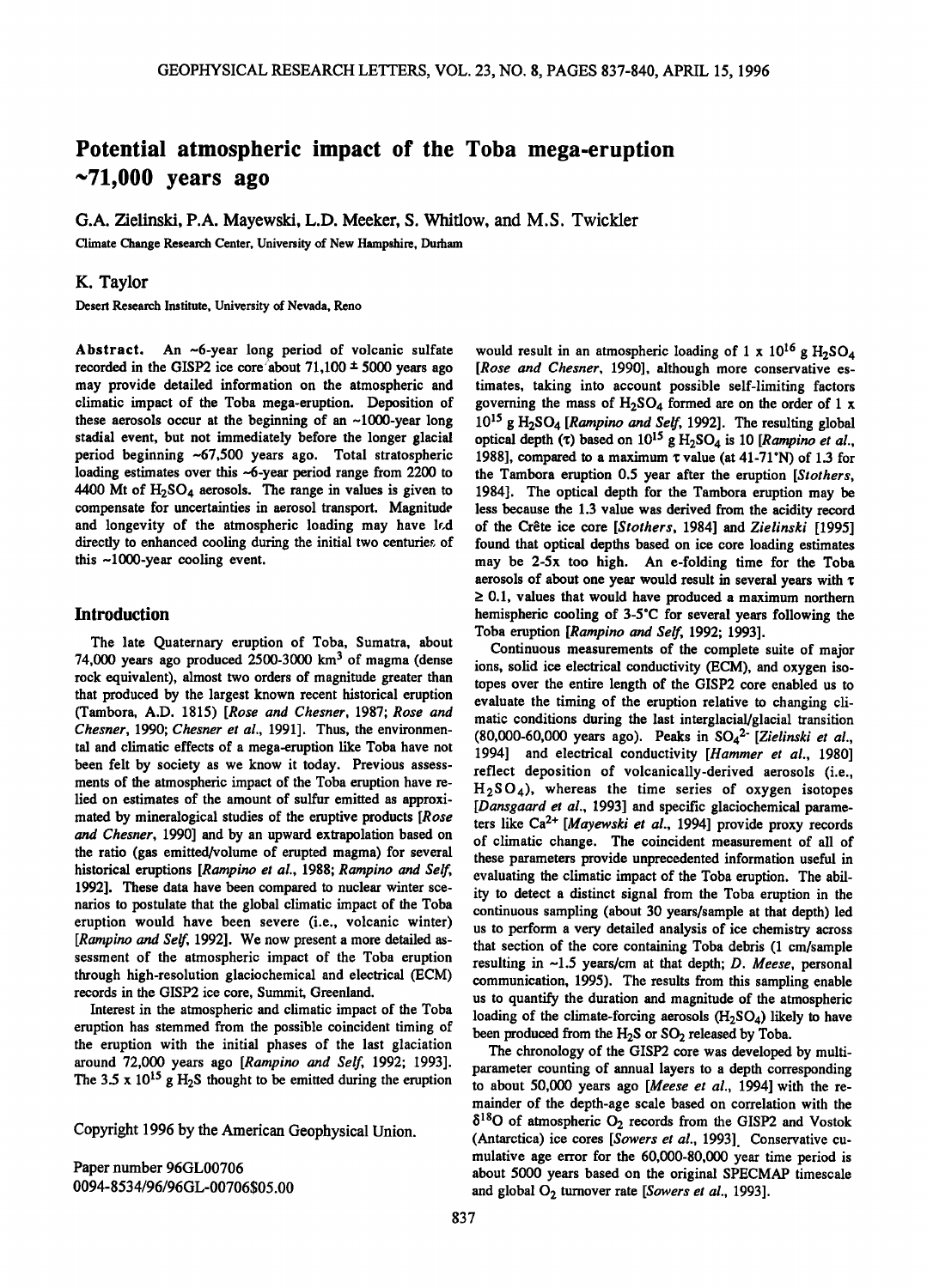#### **Volcanic Signal and Climatic Impact**

**Evidence of deposition of volcanic aerosols from a major explosive eruption during the period 60,000-80,000 years ago**  is suggested by the distinct  $SO_4^2$  and ECM spikes at  $71,100 \pm 1$ **5000 years ago (Figure 1A, B). A complete ionic balance over the section of core containing that spike indicates that only a**  small fraction of the  $SO_4^2$ <sup>-</sup> is balanced by the cations measured including Ca<sup>2+</sup>. Thus, this peak is volcanically-derived and **not related to continental salt deposition (CaSO4) so prevalent**  during the glacial period [*Mayewski et al.*, 1994], nor is it due **to sea salt aerosol deposition. The presence of the large ECM spike also indicates a volcanic source, because high**  concentrations of CaSO<sub>4</sub> would decrease, not increase, the **acidity of the ice [Taylor et al., 1992].** 

**There are several reasons why we believe that the volcanic**  signal at  $71,100 \pm 5000$  years ago represents aerosol deposi**tion from the Toba eruption. First, the age falls within the range of radiometric ages from Toba deposits [Rose and Chesner, 1987; Rose and Chesner, 1990; Chesner et al., 1991]. These ages range from an isothermal plateau, fission**  track age of  $68 \pm 7$  ka on glass from a deposit in Malaysia **[Chesner et al., 1991] to K-Ar ages of 75**  $\pm$  **12 and 74**  $\pm$  **3 ka on tuff deposits [Ninlcovitch et al., 1978a] and an Ar-Ar age of 73**   $\pm$  4 ka also on sanidine from the tuff [Chesner et al., 1991]. Secondly, the magnitude of the  $SO_4^2$  signal is the largest of **the entire 110,000 years of record which would be appropriate** 



**Figure 1.** Time series of (A)  $SO_4^2$  and  $Ca^{2+}$  concentrations, **(B) electrical conductivity (ECM), and (C)**  $\delta^{18}$ **O from the GISP2 ice core for the period between 60,000 and 80,000 years ago. Arrows show timing of Toba aerosols as related to**  non-volcanic  $Ca^{2+}$  and  $\delta^{18}O$  records. Interstadial events 19 **and 20 in (C) from Dansgaard et al. [1993].** 

**for the great size of the eruption and the estimated large amount of atmospheric loading associated with it. Finally, this large peak is found close to the beginning of the last glacial as has been indicated by others [Rose and Chesner,**  1990; Rampino and Self, 1992; 1993]. The two SO<sub>4</sub><sup>2</sup> peaks **between 64,600 and 65,200 years ago fall well within the glacial period that begins about 67,500 years ago as indicated**  by the more negative values of  $\delta^{18}O$  [*Grootes et al.*, 1993] (Figure 1C), high Ca<sup>2+</sup> concentrations [Mayewski et al., **1994] (Figure 1A), and low ECM signal [Taylor et al., 1993] (Fig. lB). The latter two parameters reflect the greater atmospheric loading of alkaline dust during glacial periods. We filtered meltwater samples that spanned the entire section con**taining the  $SO_4^2$  signal at 71,100 years ago and several **sections on each side in an attempt to locate and identify volcanic glass that matched Toba glass. None was found that would verify Toba as the source of this volcanic signal.** 

Other small volcanic-SO<sub>4</sub><sup>2</sup> peaks are observed between **68,000 and 76,000 years ago (Figure 1A) that possibly could be linked to the Toba eruption. However, these are not of the magnitude expected from such a large eruption. Concentrations of the volcanic-SO42' (based on the ionic balance) in the peaks around 69,400, 72,000 and 73,600 and 76,000 years ago are 3-5x less than that for the peak at 71,000. The low concentrations of these other peaks do not preclude the possibility that one of them is from Toba, but at this stage we feel this is unlikely.** 

**The climatic significance of the Toba eruption comes from**  the timing of the  $SO_4^2$  signal in relationship to periods of **colder or glacial conditions. If the SO42' peak at 71,000 years ago is due to Toba aerosols, then they are clearly prevalent at the beginning of the 1000-year cooling event between interstadials #19 and #20, but not immediately before the major ~9000-year long glacial period beginning about 67,500 years ago (Figure 1). In fact, an ~2000-year warm event (interstadial #19) clearly separates any climatic cooling resulting from the Toba eruption from the inception of the major cooling at 67,500 years ago (Figure 1). Our record indicates**  that despite the high amount of  $SO_4^2$ <sup>-</sup> deposition related to the **Toba eruption, it was not enough to have initiated or contributed to a major glacial period. Other climate-forcing factors led to the major cooling beginning 67,500 years ago.** 

**We can further place the palcoclimatic significance of the Toba eruption into perspective by placing it in the context of the marine isotope succession. Toba aerosol deposition apparently still occured during the transition from Stage 5a to Stage 4, as verified by the excellent correlation between the**   $GRIP$  (Summit, Greenland) ice core  $\delta^{18}O$  record (which has been matched to the GISP2  $\delta^{18}$ O record; Grootes et al., 1993) **and North Atlantic deep sea cores [Bond et al., 1993]. However, this transition is marked by abrupt shifts in climate as evidenced by the presence of interstadials 19 and 20 beginning about 71,000 and 73,000 years ago, respectively. The 15180 record in sediment cores from the Indian Ocean that contain Toba tephra [Ninkovich et al., 1978b] is not of sufficient temporal resolution to place the Toba eruption in proper perspective. The ice core data indicate that the timing of the Toba eruption occurred during a period of even greater climatic change than previously thought [Rampino and Self, 1993].** 

**To evaluate whether or not the Toba eruption could have contributed to the initiation of the stadial event 71,000 years ago, we sampled, in detail, the 30-cm section of the GISP2**  core containing the Toba signal (Figure 2). High  $SO_4^2$  con**centrations are observed in five consecutive samples indicat-**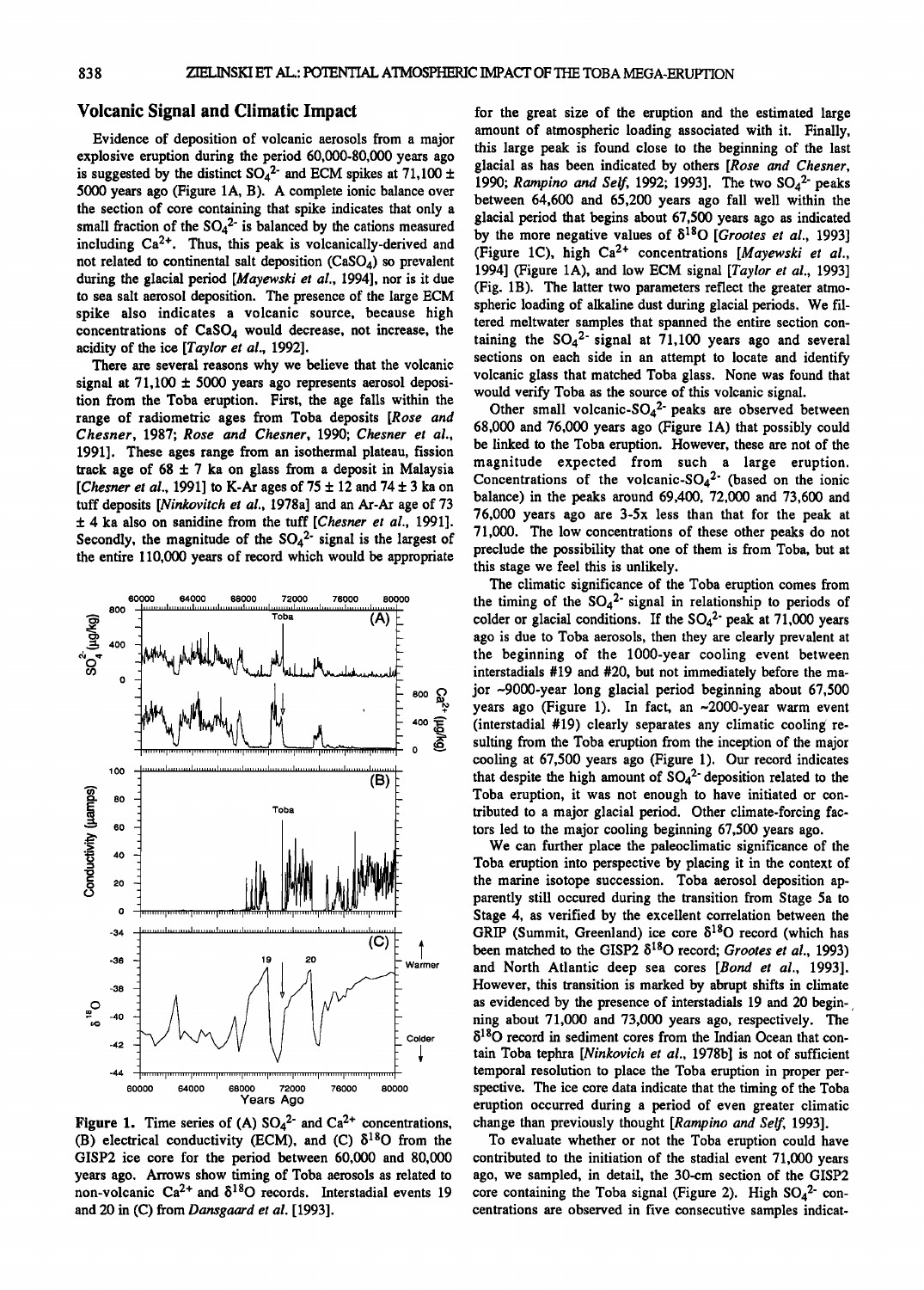

**Figure 2.** Detailed time series of  $SO_4^2$  and  $Ca^{2+}$  concentra**tions for the 30-cm section of the GISP2 core containing the Toba signal. Number of years following initial deposition of volcanic SO42', as indicated by arrow, based on average of 1.5 yrs/cm/sample at this depth.** 

**ing significant SO4 2' aerosol deposition for a period between ~6 and 7.5 years depending on the actual length of signal within the 1.5-year samples (Figure 2). To be conservative we**  suggest that deposition of  $H_2SO_4$  from the Toba eruption **lasted for six years. There is no evidence of folding or shearing in this immediate section of core nor is there a repeat in concentrations that could imply some sort of post-depositional modification of the signal. We also do not see a symmetry to the signal suggesting diffusion of the acid. The duration of the GISP2 Toba signal thus appears to be accurate and of a length that would have had a significant climatic impact.** 

**Another key factor in determining the role Toba played in initiating or modifying this cooling event is determining if the quantity and longevity of the Toba aerosols in the stratosphere were of sufficient magnitude to lead to cooling of ocean surface temperatures that would then lead to a complex response from the linked ocean-atmosphere system. Pollack et al. [1976] suggested that a volcanic pertubation has to be sustained for 4 years for the ocean-atmosphere system to achieve a steady-state temperature decrease. The apparent ~6-year residence time of Toba aerosols would be appropriate for forcing a response in the ocean-atmosphere system probably through some feedback that may have amplified the volcanic perturbation and then created its own forcing component.** 

**To quantify the atmospheric impact of the eruption, we calculated the flux of volcanic SO42' at the GISP2 site to estimate the range of stratospheric loading values resulting from the stratospheric injection of Toba aerosols (Table 1). There are several sources of uncertainty in these calculations, thus we provide a range of possible loading values. Foremost may be the overestimation (2-5x) of stratospheric loading values using ice core records because of some tropospheric transport to the deposition site [Zielinski, 1995]. We provide intermediate and minimum estimates of the atmospheric loading, although tropospheric transport from Toba to Greenland may have been minimal considering the equatorial location of the volcano. Consequently the intermediate to maximum values given in Table 1 may be more appropriate. Additional uncertainty exists because we do not know how the hemispheric dispersion of the aerosol cloud was affected by the season of the eruption(s) or the quasi-biennial oscillation (QBO). Nevertheless, we find that loading estimates are 150**  to 1000 Mt H<sub>2</sub>SO<sub>4</sub> for individual samples that each span 1.5 years resulting in a total H<sub>2</sub>SO<sub>4</sub> loading around 1750-3000 Mt

**over about a 6-year period. This results in total aerosol loadings around 2200-4400 Mt from the Toba eruption, values in excellent agreement with previous estimates [Rose and Chesner , 1990]. Optical depths from such loadings could have been as high as 10 [Rarnpino and Self, 1992; 1993], sufficient enough to have significanfiy perturbed climate.** 

**Although we established that the magnitude of Toba aerosol deposition was sufficient enough to force climate, we must address the apparent longevity (~6 years) of the volcanic aerosol loading especially considering that the atmospheric effects of large eruptions may be reduced by self-limiting factors in the aerosol cloud [Pinto et al., 1989]. The easiest explanation to account for the 6-year length of the volcanic signal is the continual replenishment of aerosols from several explosive eruptions including the possibility of several major eruptive phases from Toba. Ninkovitch et al. [1978a] used the graded bedding of Toba tephra in marine sediment cores to suggest that two phases of the eruption lasted less than two weeks, but it is possible that these tephra layers only represent one part of a more extensive period of activity. The dense welding in the lower units of the Younger Toba Tuff [Chesner and Rose, 1991] could mask any evidence of breaks in deposition that would indicate several extended phases of activity. Given the**  inconclusive field evidence, we suggest that the Toba eruption **involved multiple phases over a period of several years.** 

**To determine the extent of the forcing due to Toba aerosols it is important to note the roughly 800-year period of lower**   $\delta^{18}$ O values, elevated Ca<sup>2+</sup> values and very low ECM signal **centered around 74,000 years ago (Figure 1), prior to the Toba eruption. This period of cooling together with the ~1000-year stadial immediately following Toba, indicate that climatic conditions were changing prior to the main glacial period. In**  fact in the ice record, Ca<sup>2+</sup> concentrations are just beginning **to increase and the ECM signal is beginning to decrease immediately prior to deposition of the Toba aerosols (Figure 1). All of these factors imply that the 71,000 year ago stadial** 

**Table 1. Estimates of the Stratospheric Mass Loading of Aerosols from the Toba Eruption** 

| Sample<br>Depth<br>(m) | Volcanic $SO_4^2$<br>Flux $(x10^3)$<br>$(kg/km^2/1.5 \text{ yrs})^*$ | $H_2SO_4$<br>Loading<br>$(Mt)^{k}$ | Total<br>Aerosol<br>Loading $(Mt)*$ |
|------------------------|----------------------------------------------------------------------|------------------------------------|-------------------------------------|
| 2591.11-.10            | 117                                                                  | 281-140-56                         | 351-176-70                          |
| 2591.10-.09            | 287                                                                  | 688-344-138                        | 860-430-172                         |
| 2591.09-.08            | 418                                                                  | 1004-502-201                       | 1255-628-251                        |
| 2591.08-.07            | 284                                                                  | 682-341-136                        | 853-426-171                         |
| 2591.07-.06            | 352                                                                  | 844-422-169                        | 1055-528-211                        |
| Total                  |                                                                      | 3500-1750-700                      | 4375-2187-875                       |
|                        |                                                                      |                                    |                                     |

\*Product of volcanic  $SO_4^2$  (total  $SO_4^2$  - average background  $SO_4^2$ ), **length of ice, ice density and a multiplier to account for an annual layer thinning of ~16x at that depth. This multiplier, and all subsequent calculations, could be as much as 1.4x greater depending on former positions of the ice divide [J. Bolzan, personal communication, 1995].** 

 $\alpha$ Product of volcanic SO<sub>4</sub><sup>2</sup> flux and a multiplier of 2.4 x 10<sup>9</sup> for a **low-latitude eruption. Multiplier based on amount of nuclear bomb fall**out on the Greenland Ice Sheet from low latitude testing [Clausen and *Hammer*, 1988]. The three values represent the maximum-The three values represent the maximumintermediate-minimum possible loadings based on calibration of optical **depth/stratospheric loading estimates for individual eruptions from the GISP2 core with other independent estimates [Zielinski, 1995].** 

\*Because the composition, by weight, of  $H_2SO_4$  aerosol particles is roughly  $75\%$  H<sub>2</sub>SO<sub>4</sub> and  $25\%$  H<sub>2</sub>O, Self et al. [in press] used 1.25 as an average multiplier to convert to total aerosol loading. The three values **represent the maximum-intermediate-minimum estimates.**